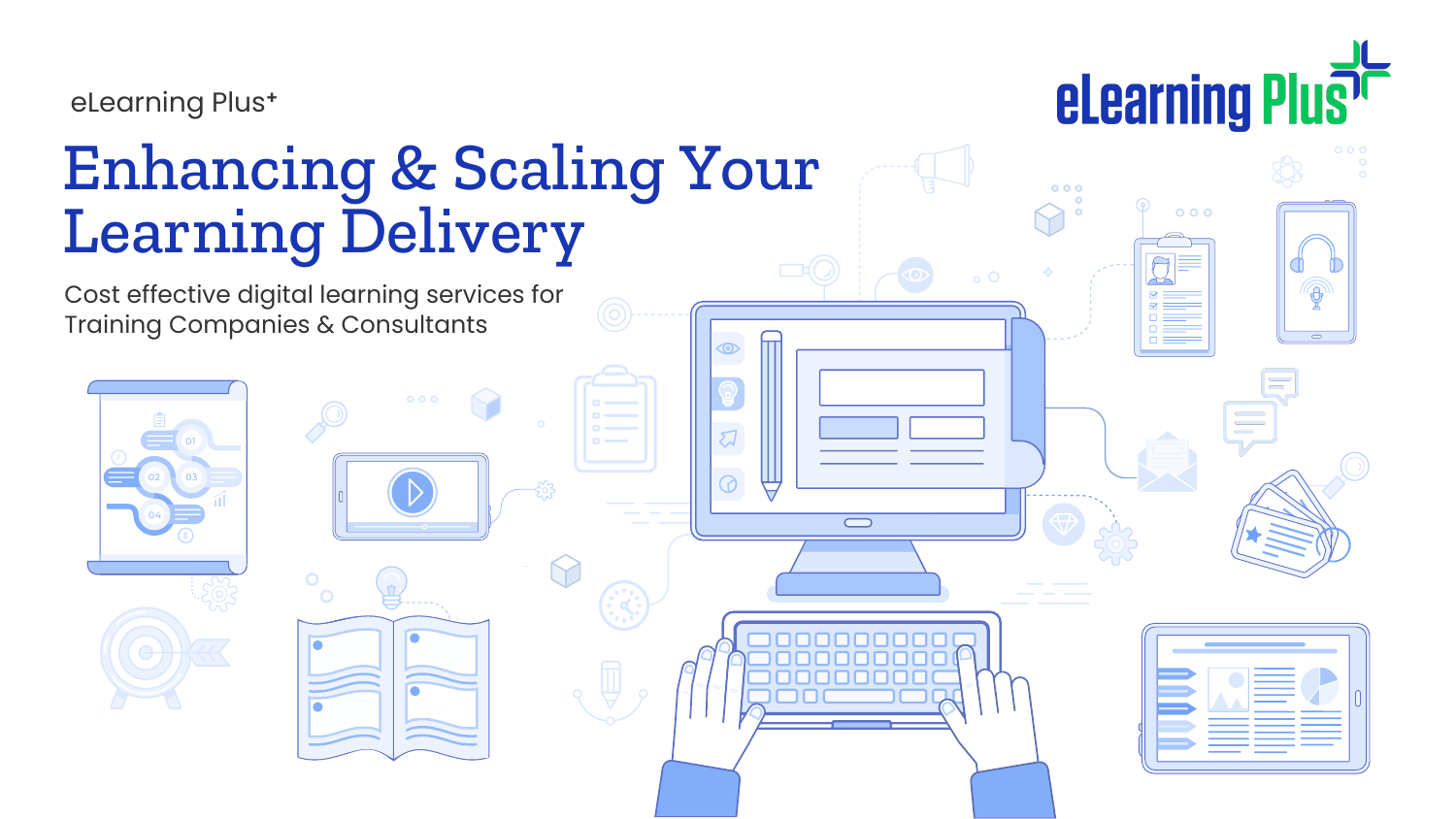# Would you like a simple way to scale & enhance your training delivery?

#### **Reshaping your learning delivery.**

We continue to see an increase in the creation of digital learning resources that provide self-led pathways for learners or used as part of a blended learning delivery programme.

But having the experience, tools and resources to deliver these digital resources and services is cost and time prohibitive for many organisations and individuals.

#### **This is where we can help**.

As a leading developer of digital learning content, resources and learning platforms, we help you get these resources in place quickly and cost effectively.

We don't specialise in a particular training field or topic area, but rather in the creation of digital materials to support any kind of training delivery across a variety of industry sectors, both nationally and internationally.

## Welcome to eLearning Plus<sup>+</sup>, your partner for digital learning development

Providing a cost effective range of creative learning and development services:

**1** Interactive, engaging digital courses & pathways



**2** Learner support resources and materials



**3** White label our catalogue of workplace online courses



**4** Your own branded training platform for your learners

#### NURTURE | RETAIN | ATTRACT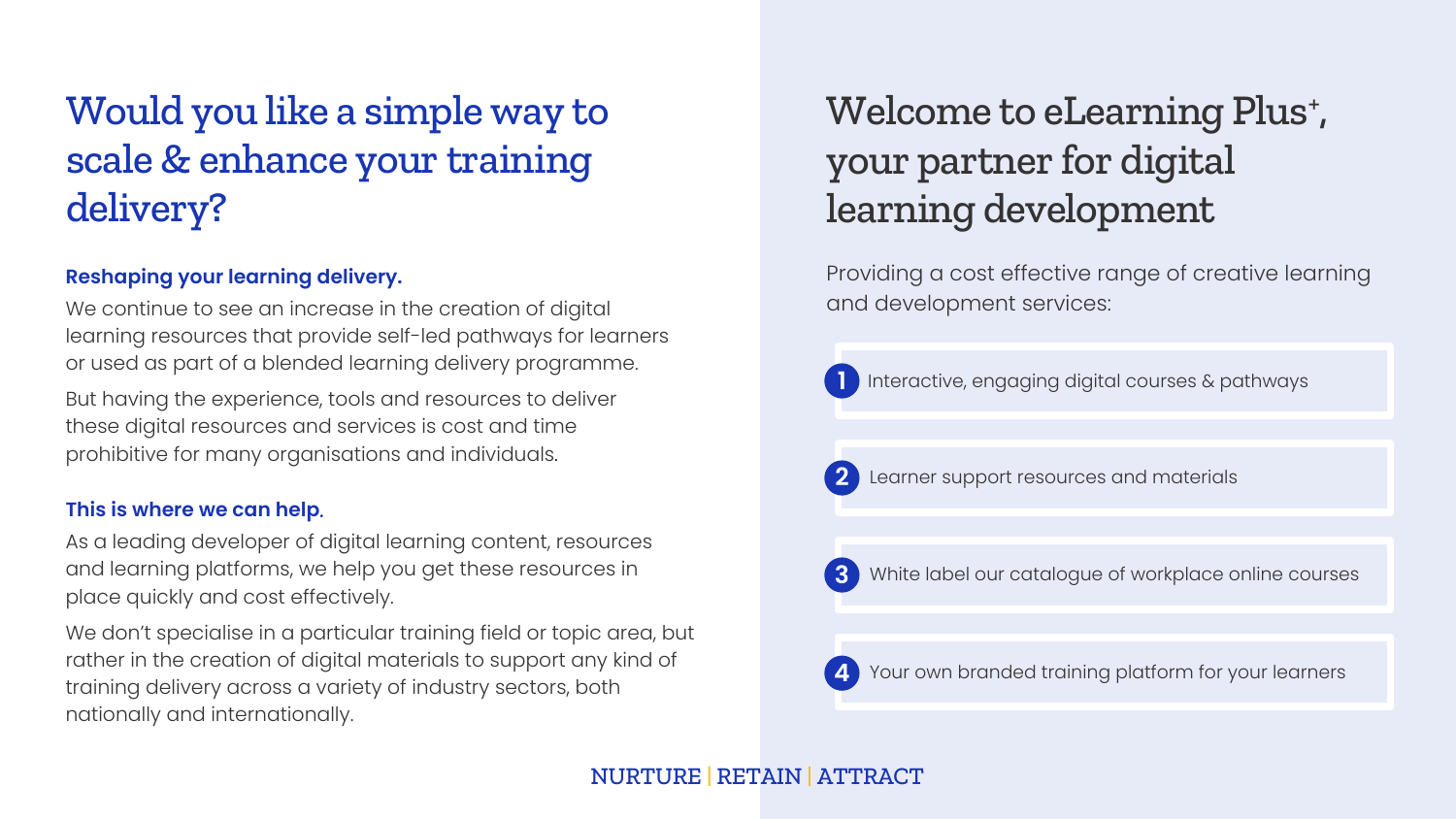# How eLearning Plus<sup>+</sup> is helping training companies & consultants adapt and stay ahead

Enhancing your training delivery to support new working practices and the changing needs of today's organisations will help you better engage learners and improve learning outcomes.

At eLearning Plus+, we help you extend and scale your training delivery by providing the creative skills, tools and support needed to introduce digital learning resources alongside your facilitated delivery.

#### Build New Revenue Streams

- Provide digital training & resources alongside your facilitated delivery.
- Offer chargeable digital resources that underpin your training delivery, such as workbooks, podcasts & eBooks.
- Sell training and membership subscriptions via your learning platform for a new passive income revenue stream.

93 Blended learning delivery

Bespoke course Creation

An intuitive learning platform

A powerful course builder Learner support resources

A pre-built online course Catalogue

> Interactive & animated video production

Creation of guides & workbooks

 $\mathscr{O}_{\mathbf{m}}$ 



Audio Podcast recording & delivery

噩

eCommerce & membership subscriptions

#### Scale Your Learning Delivery

- Extend your reach by providing your training both nationally and globally via your dedicated learning platform.
- Expand the number of courses, pathways and training resources that you offer to the market.
- Target new markets and sectors by packaging industry variants of your current training courses and resources.

#### Raise your profile & professionalism

- Use your branded platform and high quality digital resources to boost your reputation and delivery.
- Use the powerful course builder to help you create a range of courses simply and quickly using the pre-built block components.
- Demonstrate your ability to deliver true blended learning solutions to both new and existing clients.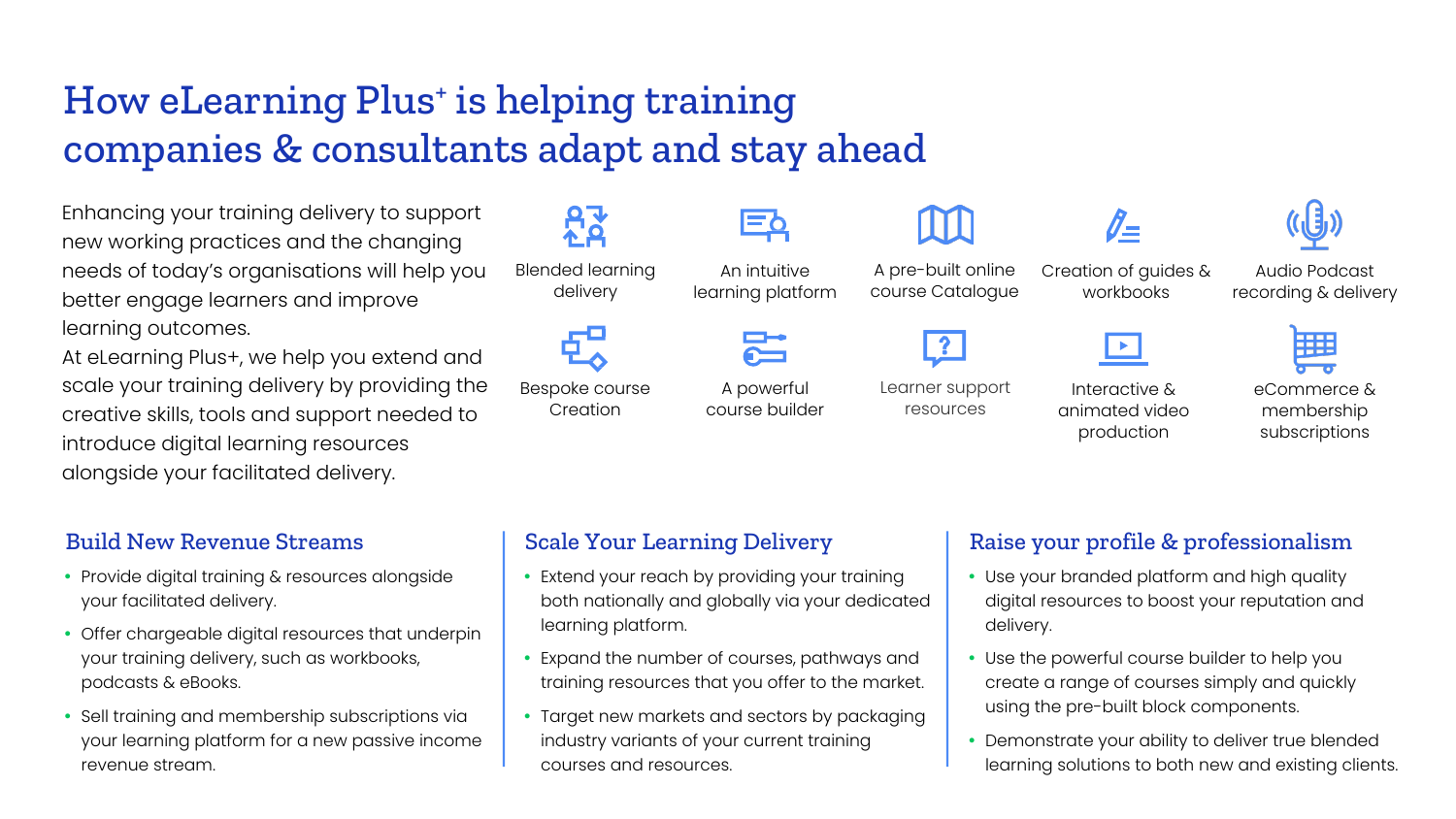# Three powerful ways to create engaging learning materials and resources

### Bespoke Course Creation

Whether it's a one-off online course, a complete learning pathway or a global learning programme, we help you create the very best learning experiences.

- Instructional design
- Graphic design
- Enhancing basic courses
- Developing trainers to become blended practitioners
- Video and audio production
- SCORM compliant course development
- Learning Pathways

### Workplace Course Catalogue

No need to create your own content from scratch. Fast track your training delivery with essential workplace courses ready to use right out of the box.

- White label
- Shared revenue
- Immediate availability
- Cover key workplace topics
- New courses added regularly
- Assessments & knowledge checks
- Learner certificates available
- Courses can be adapted if required
- Courses can be merged if required

### Learner Support Resources

Engaging learning materials to support and underpin your facilitated or online training delivery.

- Presentation decks
- Infographics & doodle graphics
- Interactive PDFs
- Interactive brochures & eBooks
- Course workbooks
- Explainer videos & training videos
- Interactive video overlays
- Audio podcasts
- Job aids
- Learner surveys







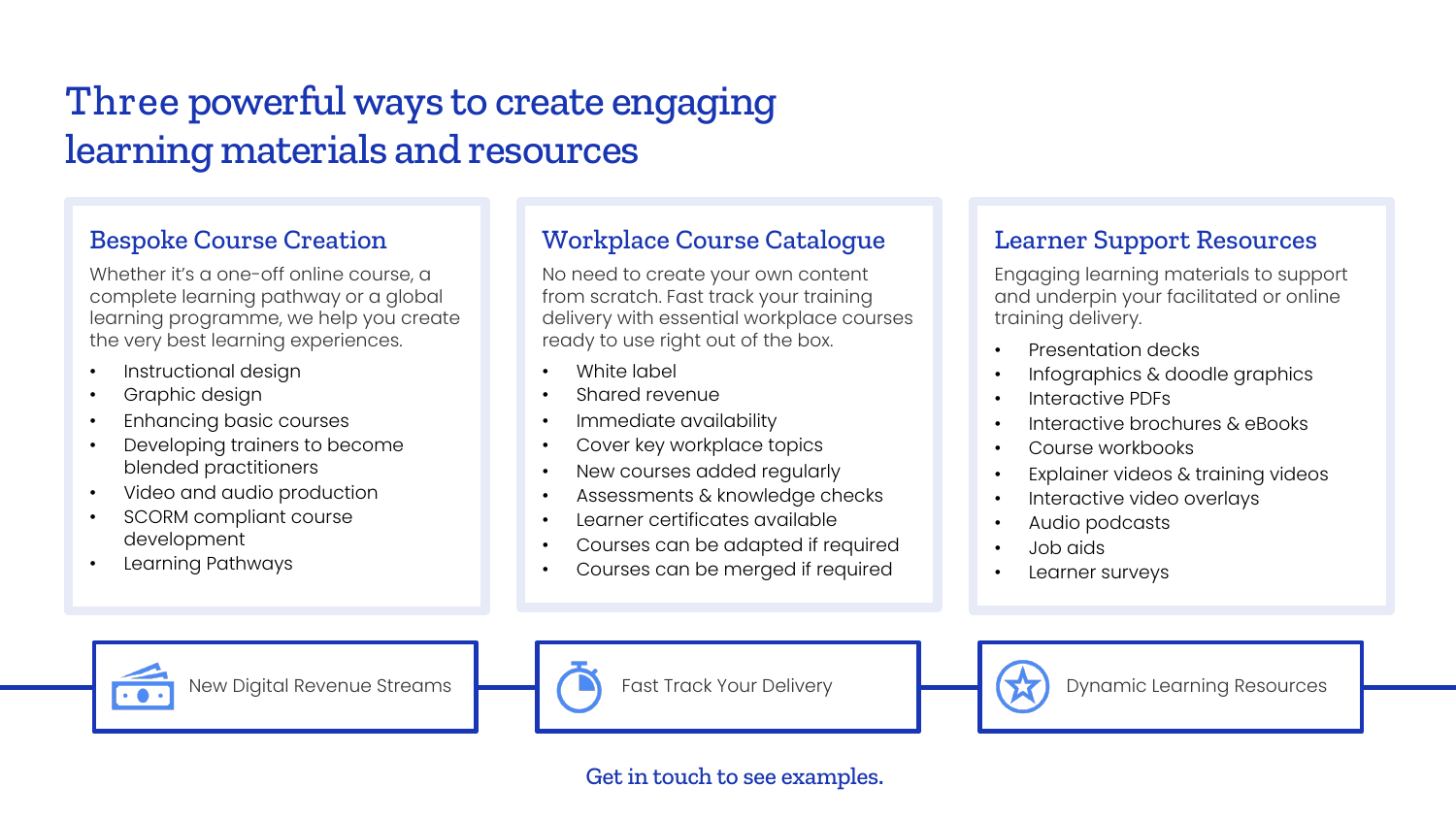# Your very own branded learning platform

The learning platform developed by eLearning Plus<sup>+</sup> offers a cost effective way to deliver an engaging learning experience and help manage your learners and training delivery.

- Powerful course builder
- Resource library manager
- Hosting & support included
- Set groups & group leaders
- **Intuitive reporting on learner progress**
- Quick to setup, simple to use and costeffective
- Mobile & cross device friendly
- Cloud-based, so your learners can access content wherever and whenever needed
- **Branding can be customised**

#### Course Builder

A powerful, simple to use course builder that lets you create engaging courses quickly

#### Resource Library

Upload and share a variety of resources including videos, PDFs and workbooks



#### Subscriptions

**+ + =** Use membership subscriptions and the eCommerce engine to monetise your knowledge



#### New Opportunities

Extend your capabilities and create new revenue streams to deliver an ongoing passive income